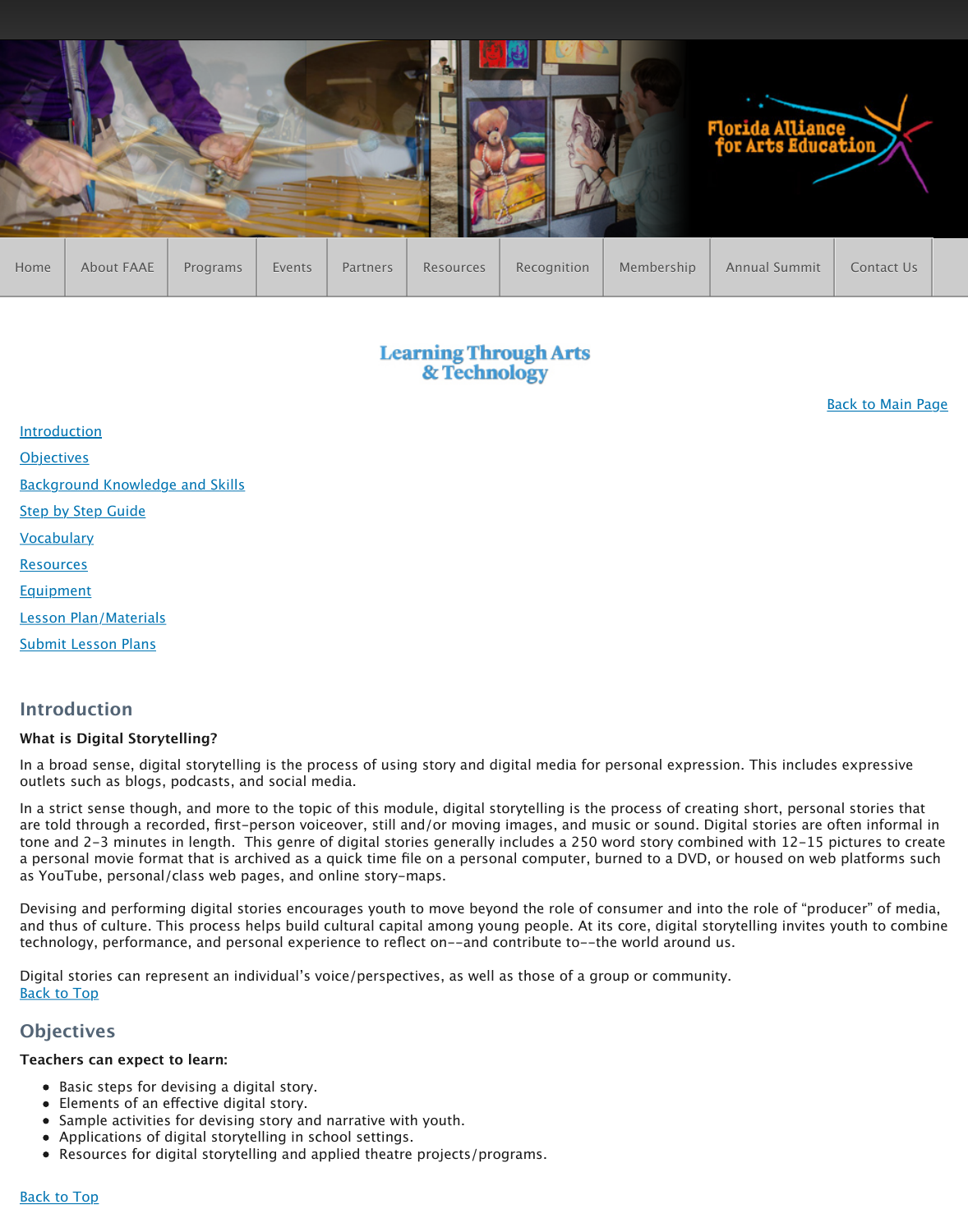Digital storytelling draws on basic skills in media/technology, as well as writing and performing personal stories. Furthermore, efective digital storytelling relies on creative, group facilitation skills and an ability to structure and reflect on personal experiences. Partnering with specialists in media technology an smooth digital storytelling process, but is not always necessary for developing dynamic assets (which take up a lot of computer space and a great deal of time to upload/down youth. Finally, a successful digital storytelling process and a high quality digital storyte planning and opportunities for youth to experience "choice within structure".

**Back to Top** 

# **Step By Step Guide**

**Step-by-Step Skill acquisition:** techniques and processes relevant to the topic are pre novice learner in getting started with this specific technology while providing consideration of elements and p arts.

#### 1. **Why Digital Storytelling?**

Digital storytelling has the potential to contribute to the formation of new knowledge identity. expand dialogue (get to the heart of matters in the participants' lives), and fuel the reflect on sites of possibility for positive change).

The process of digital storytelling requires that students explore the relationship the storyteller and the audience/listener/viewer multiple layers of meaning-maki

#### 2. **Layers of a Digital Story**

Overview of the tracks/layers that might be included in a digital story

#### **a. Visual track**

Still images Video clips Movement and juxtaposition of images Transitions between images/video

#### **b. Voice-over track**

Recorded narration of the story Quality/tone/pacing of the storyteller's voice [Silent](http://www.faae.org/learning-through-arts-and-technology-digital-storytelling#at) pauses

**c. Sound/music track** Music Sound efects

#### 3. **Elements of an Efective Digital Story**

"Seven Elements of Digital Storytelling" from the Center for Digital Storytelling Many different ideas exist around what makes an effective story, as well as an eff Storytelling: Capturing Lives, Creating Community, as well as the Digital Storytell Elements of Digital Storytelling" that help students work toward an engaging digital

#### **a. A Point (of View)**

(This suggests that each story must communicate the perspective of the storytell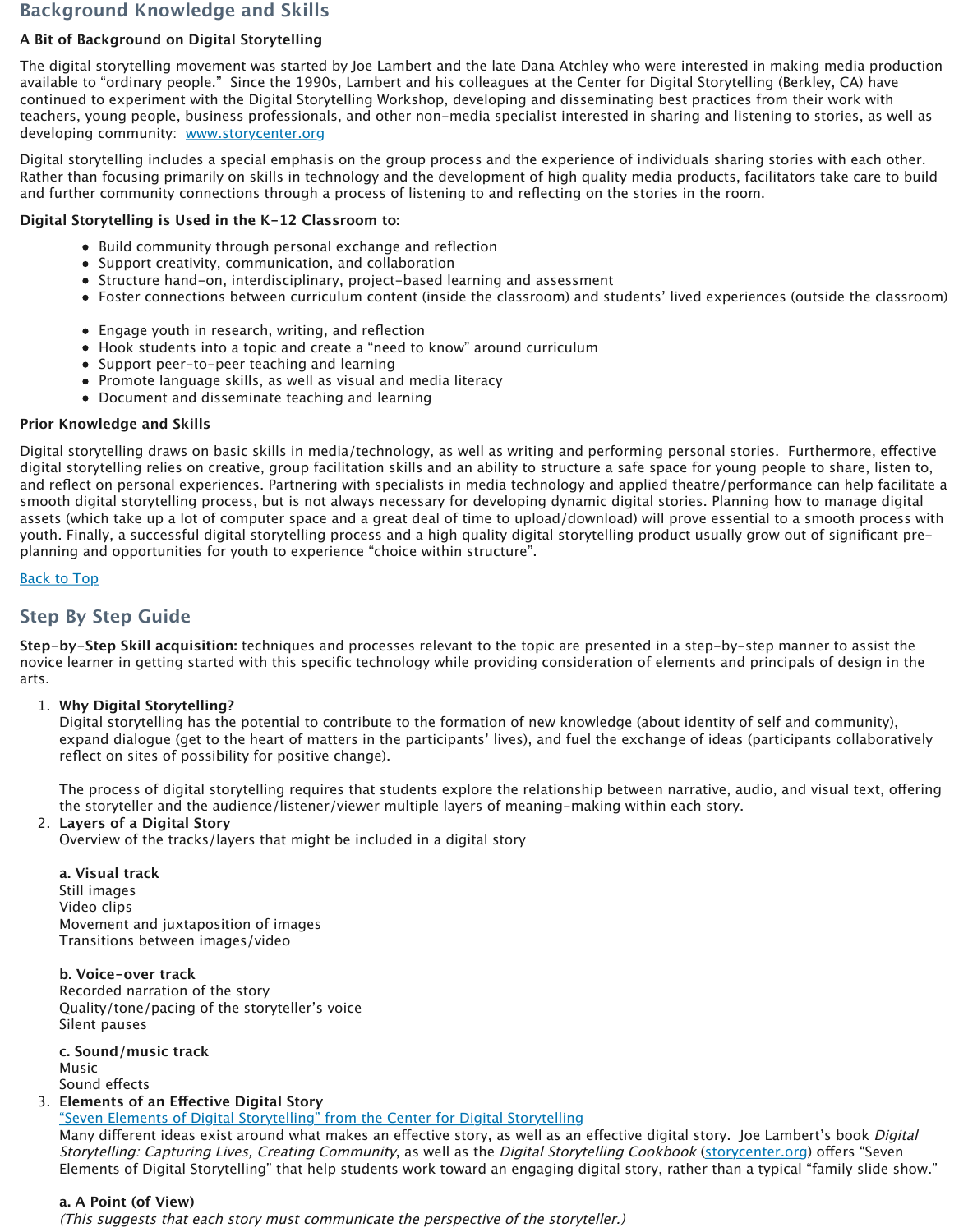Ask the students: What are you trying to communicate? What is the point of telling the story? What does the story really mean? Where is your own perspective in the story?

#### **b. A Dramatic Question**

(This suggests that each story invite the listener to consider a question that keeps their attention and will be answered by the end of the story. The audience should be able to discern the reason/purpose the story is being told.)

Ask students: How did you feel at the time of the story? How do you feel about the moment in the story now? What emotion do you want to leave the storyteller with?

Ask students: What is each character looking for in this story? What is at stake in the story? How will you keep the audience engaged in the topic/idea/question?

#### **c. Emotional Content**

(This suggests that each story should make an emotional connection with the listener.)

#### **d. The Gift of Your Voice**

(This suggests that each story is from the teller's perspective and that the storyteller's voice should sound natural and less performed than many kinds of storytelling.)

Ask students:

How can you use your voice to communicate your point of view/perspective/feelingsabout your story? Invite students to tell their story from memory several times rather than reading orreciting a memorized narrative.

#### **e. The Power of the Soundtrack**

(This suggests that because various types of music can provide meaning and shift perceptions, music and sound efects should be chosen with great attention and intention.)

Ask students: How does the music/sound affects change your story? What kind of sound track will help the audience pay attention to your story/idea/message/voice?

#### **f. Economy**

(This suggests that the story use just enough assets to tell the story and not overwhelm the viewer. The images used in a digital story should add value to the story, rather than simply repeat or demonstrate what is said in the narrative. Less is often more.)

Ask students:

What needs to be shown and what needs to be said? How might images convey ideas and emotions that words cannot and vice versa? What is the simplest way to convey idea/emotion in the story?

#### **g. Pacing**

(This suggests that the tempo and rhythm play an important in conveying the meaning of the story and connecting with an audience.)

Ask students:

Where might you pause to allow the audience more time to take in an image or consider ideas in the narrative? How might the tempo of your voice over vary throughout the piece to reflect the emotions of the characters in the story?

#### 4. **Steps/Process for Digital Storytelling**

The steps/process for digital storytelling can vary quite a bit depending on the group of participants, the purpose/goals of the project, and the facilitator's style/skills/emphasis.

However, most digital storytelling work includes the following five steps: **a. Write and Record Story (Voice Over) b. Collect Assets (Video, Photos, Music) c. Storyboard or Map Out Digital Story d. Edit Assets into Digital Story e. Share/Disseminate Digital Story**

#### 5. **Digital storytelling as an applied drama/theatre process**

Applied drama and theatre (ADT) is an umbrella term often used to describe theatre and drama practices that take place in educational, social, and community-based settings with youth and other non-professional artists (as opposed to professional theatre practices that take place in theatres and tend to engage professional actors in putting on a play). Applied drama/theatre programs tend to focus on building human relationships and a sense of community among participants before moving into story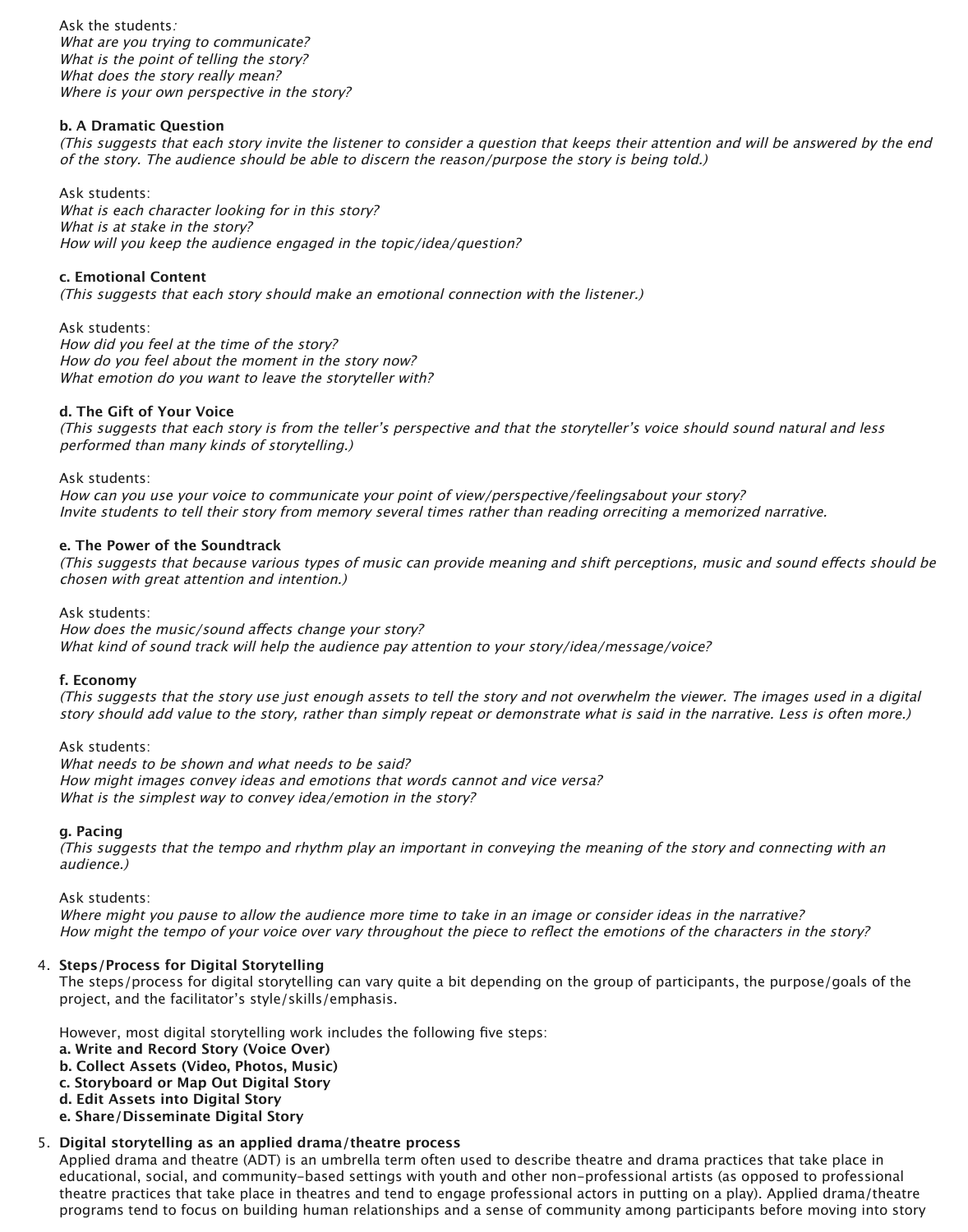DESCRIBE - What do you see? ANALYZE - What could it mean? REFLECT/RELATE - How does it relate/matter to you? How does it connect to overarching goal/ topic/ curriculum?

- Point out effective examples of story structure (a clear beginning/middle/end images contribute to the story being told. Click here for examples of efective digital stories. Sample storyboard template for students to create DS using that model and umass.edu/wmwp/DigitalStorytelling/Storyboard.htm umass.edu/wmwp/DigitalStorytelling
- While sharing completed examples of digital stories, invite youth to reflect of Digital Stories," as well as how the various visual and audio tracks/layers digitalstoryteller.org/docs/languagearts.htm
- Finally, encourage students to identify some of the digital devises used to perform and transitions, such as afects, and sound afects.

#### **c. Devise stories**

#### 1. **[Group topics, themes, and guid](http://www.spolin.com/games.html)ing questions**

[Based on students' interests, teacher/curricular goa](http://www.youtube.com/watch?v=F_QUEswE0QI)ls, and common threads [want to focus digital storytelling work around a gro](http://books.google.com/books?id=8HrjxwGFjJcC&printsec=frontcover&dq=games+for+actors+and+non+actors&hl=en&ei=Hdv0TaXUOoftwen4riQBw&sa=X&oi=book_result&ct=bookthumbnail&resnum=1&ved=0CCwQ6wEwAA%20-%20v=onepage&q&f=false)up theme or guiding question. If  $\alpha$ most any story; however, landing on a group theme (such as *family, change* story and/or decide what story to work on. Furthermore, themes and guidir views a group's collection of digital stories.

#### 2. **Remembering/Sharing Personal Stories**

Use various story starters/prompts; embodied theatre/image/and improvis exercises to help students recall and share stories and significant moments Invite students to remember and retell many different stories from their live a digital story. Taking time to share stories continues to build community in we must fill in gaps in our memories/stories as we share them aloud. Embr important part of storytelling and can help youth move away from trying to Structure intentional moments of reflection for students to reflect on the stories the What makes a story effective or interesting for an audience? What stories do you need/want to tell?

[What](http://www.storycenter.org/stories/index.php?cat=5) [stori](http://www.storycenter.org/stories/index.php?cat=5)es might someone else need/want to hear?

[How does each story relate to or disrupt the group theme/topic/question?](http://www.umass.edu/wmwp/DigitalStorytelling/Storyboard.htm)

#### 3. **Pitching to a Story Circle**

[Once students decide what story they want to work on, i](http://www.umass.edu/wmwp/DigitalStorytelling/How%20to%20Create%20a%20digital%20story.htm)nvite them to pitch the group to sit in a circle and allow each student two minutes to share the structure of their story. Allow another 2 minutes for the listeners to ask questions and  $\alpha$ [out to them from the story. Also invite studen](http://www.digitalstoryteller.org/docs/languagearts.htm)ts in the circle to share image

#### 4. **Writing/Editing Script**

Encourage each student to type and print their narrative/story/voice-over s usually results in a 2-3 minute digital story. Using a typed, double-space s others in the room, and also document editorial changes with ease. Further mark up their narrative with suggestions for performing their voice-over, so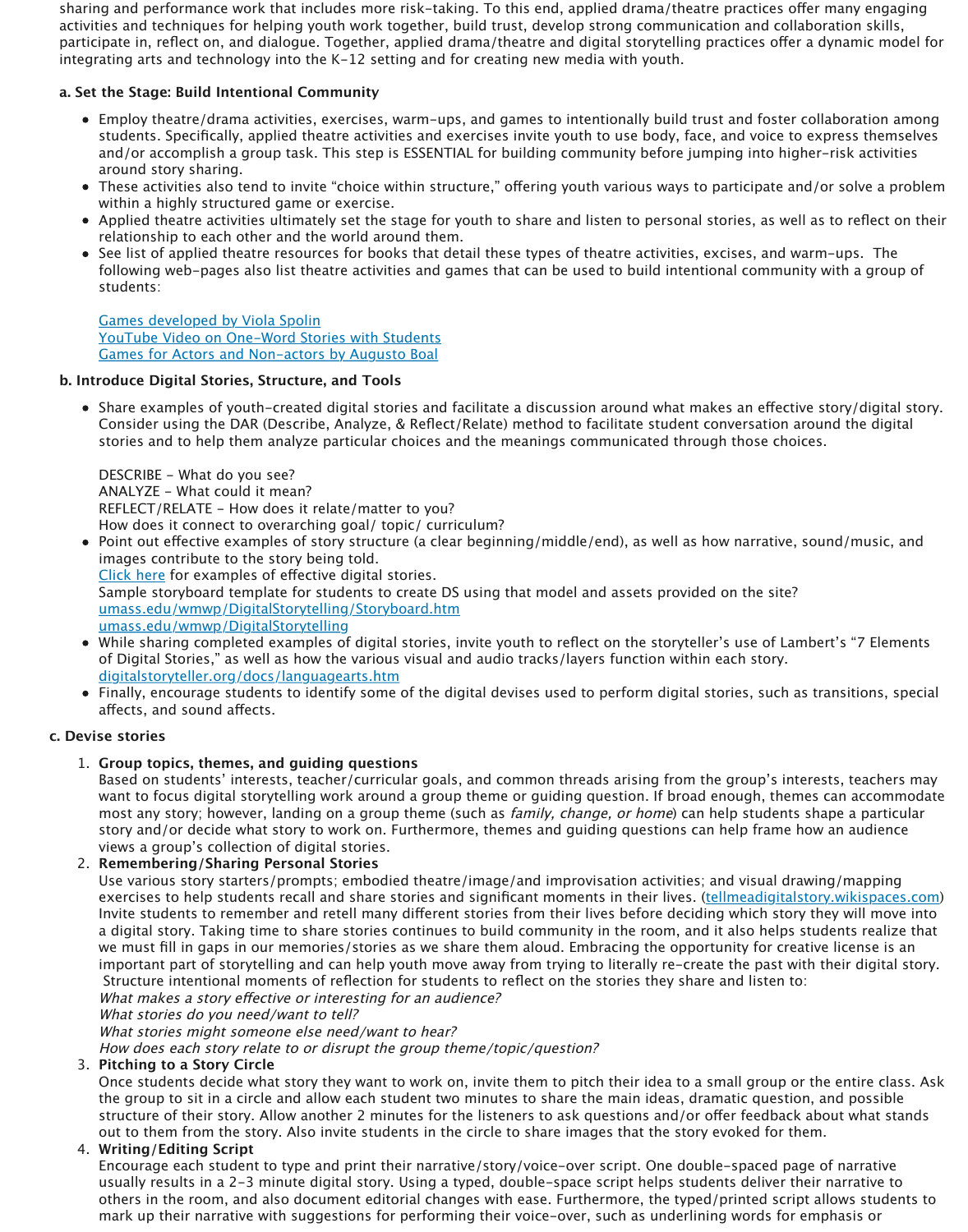#### 6. **Storyboarding**

Storyboards are a visual representation of a digital story, offering a road ma Students can create storyboards to communicate what the digital story will to plan and show the sequence of images that will accompany lines of narrative in the story, and their story, and aspects of design, such as the kinds of transitions or affects that will used as created on note-cards, on pre-printed templates, in power point, and/or th essential for planning and cementing the digital story and significantly expendient

Sample Storyboard Template developed by the University of Massachusetts More Storyboard Templates

#### **d. Bring it all together: Editing a Digital Story**

At this stage, students should have all of their assets digitally stored and organized map (or outline) for creating the digital story, student employ programs such as iM Maker to build their digital story. These programs invite students to import their as music/sound), and to add special design elements such as transitions, visual affect include their own tutorials and with some guided experimentation, students often

Helen C. Barrett's tutorial and tips for putting a digital story together Jason Ohler's tips and tutorials for putting a digital story together

#### **e. Publish/Disseminate Digital Stories**

The publishing and dissemination of digital stories has great potential to shape productions between students and their students and the productions and the productions and the productions and the productions and the stude communities.

After students' stories are digitally constructed/edited, decide on a method for archiving the stories are digitally constructed decide and method for and dissemination. Stories may be saved as quick-time or other file formats that can be such as YouTube. In addition, students may wish to move their stories into platfor aesthetically dynamic screen and organizational frame for one or more digital stori "Intersect") are available to house and visually organize digital stories for easy acce

In addition to the logistics of publishing digital stories, consider where and how st or a wider public. The digital storytelling movement is focused on creating community and dialogue the creation sharing of personal stories. Invite students to develop a plan or program for showing their work and leading their work and leading discussions about the showing discussions about the showing discussions about the showing issues raised in their work.

Why are these stories being told? Who is the intended audience for these pieces? How can youth foster community and dialogue through the sharing of their life sto

INTERSECT – a story mapping site Voice Thread – a social network for story mapping)

**Back to Top** 

### **Vo[cabulary](http://electronicportfolios.com/digistory/howto.html)**

**Devising:** the process of remembering, creating, performing, and documenting a story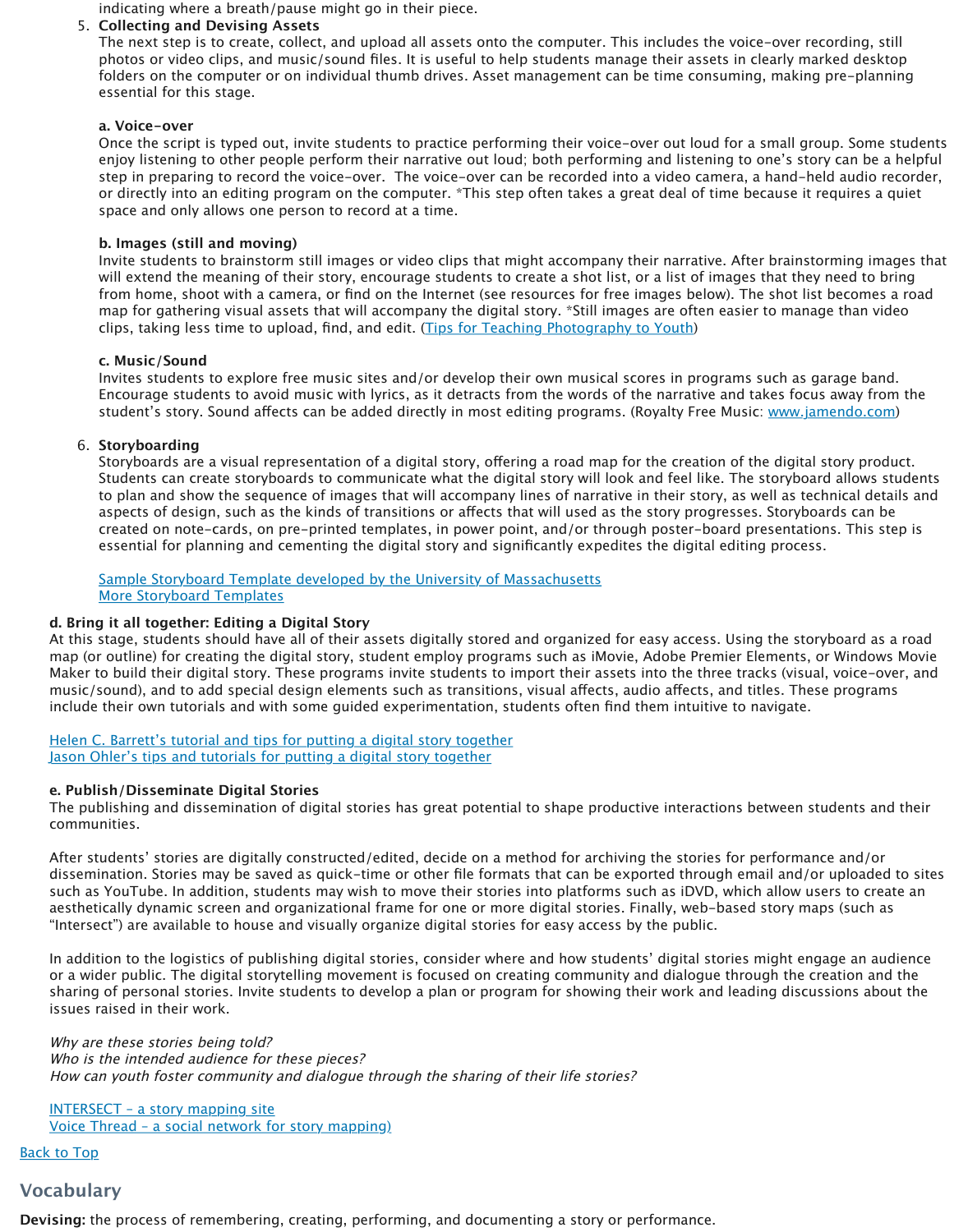### 1. **Digital Storytelling Resources**

Each source in this section offers sample digital stories, as well as resources for d storyteller.

- Center for Digital Storytelling
- University of Houston's "Educational Uses of Digital Storytelling"
- "Integrating digital storytelling into your classroom"
- Levine, Alan's "Story Tools"
- Tech Head Stories
- **Digital Storytelling in Education and Publishing Digital Stories**
- Tell me a Story: 7 Elements of Digital Storytelling Digitales: The Art of Telling Digital Stories www.digitales.us
- **Scott County Students Digital Stories**
- Ultimate Guide to Storytelling

### 2. **Community-Building and Applied Theatre Resources**

Each source in this section offers information on applied theatre and descriptions help build community and encourage a group to develop trust, as well as commu

- Applied & Interactive Theatre Guide. Accessed May 2, 2011. www.tonisant.com
- Boal, Augusto. Games for Actors and Non-actors, 2nd edition. Trans. Adria 978-0-415-26708-3
- Drama Resource. "Theatre Games." Accessed May 5, 2011. www.dramaresource.
- Rohd, Michael. Theatre for Community, Conflict, and Dialogue: The Hope is [1](http://www.faae.org/learning-through-arts-and-technology-digital-storytelling#at)998. ISBN: 0-325-00002-6

### 3. **Storytelling Resources**

Each source in this section offers ideas for helping students' access and tell their

- Pratt, Nancy. Digital Storytelling Prompts. Accesses May 7, 2011. ascslinks.wikispaces.com/file/view/Digital+Storytelling+Prompt+Ideas%5B
- Hansen, Kathy. A Storied Career. "Links to storytelling prompts, platforms, [astoriedcareer.com/links\\_to\\_s](http://www.storycenter.org/)torytelling\_platform.html

#### 4. **Free [Music/Audio Resources](http://digitalstorytelling.coe.uh.edu/powerpoint.html)**

- Creative Commons Audio **cr[eativecommons.org/aud](http://its.ksbe.edu/dst/)io**
- · [Download.com mu](http://www.tech-head.com/dstory.htm)sic.download.com
- [Free Play Music www.freeplaymusic.com](http://electronicportfolios.org/digistory/index.html)
- [The Free Sound Project freesound.iua.upf.edu](http://atr.k12.hi.us/tutorials/tutorials/digstory/elements.htm)
- Ghost Note ghostnotes.blogspot.com
- [Partners in Rhyme www.partnersinrhy](http://www.dtc.scott.k12.ky.us/technology/digitalstorytelling/studentstories.html)me.c[om](http://www.digitales.us/)

#### 5. **Free [Image Resources](http://www.freebooknotes.com/storytelling-guide/)**

- BigFoto www.bigfoto.com
- Creative Commons Images creativecommons.org/image
- Flickr Creative Commons www.flickr.com
- Open Photo openphoto.net
- Photobucket photobucket.com